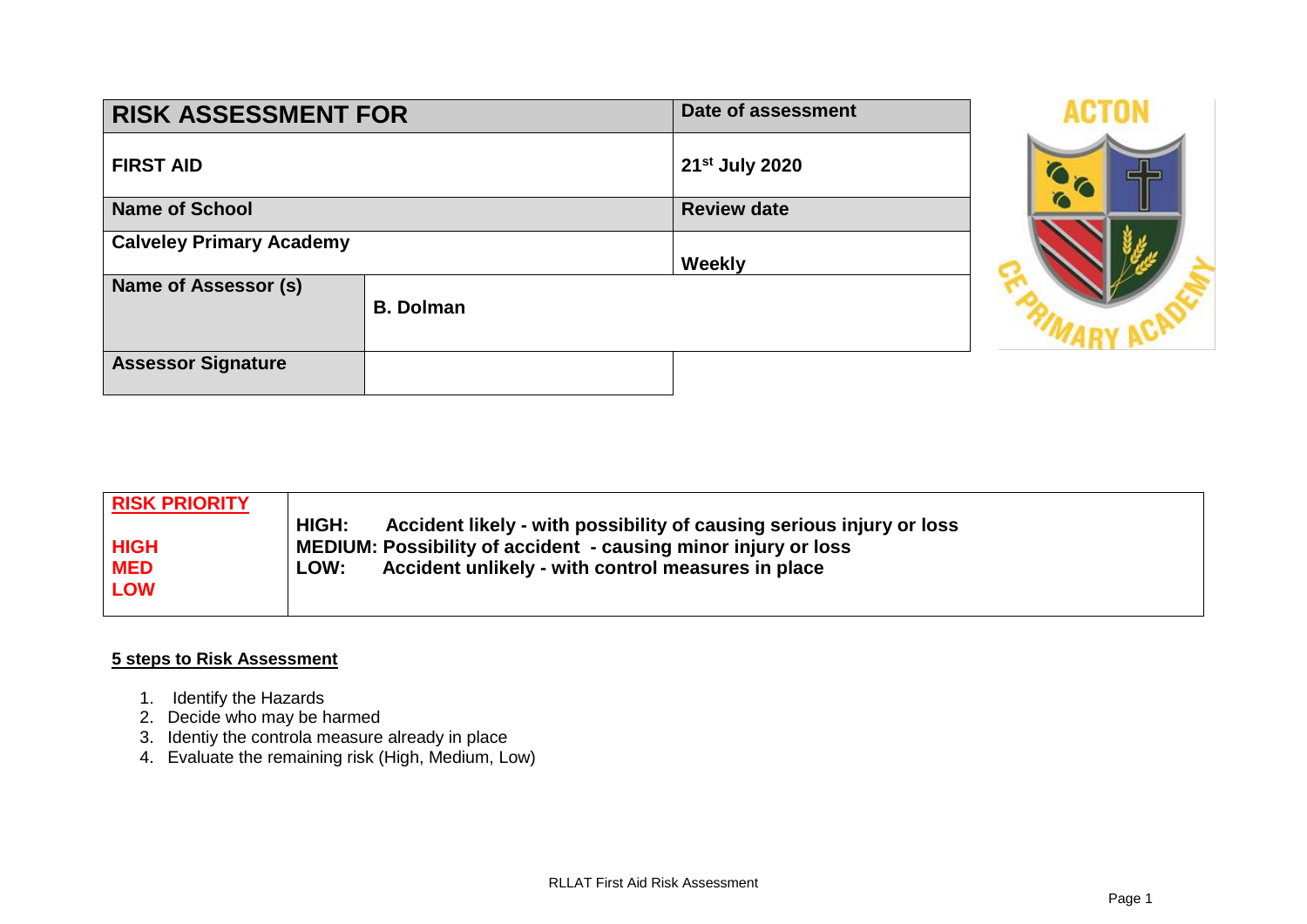| No. | <b>Hazard Identified</b>                                                       | <b>People at Risk</b>     | <b>Existing Control Measures in</b><br>place                                                                                                                                                                                                                                                      | <b>Risk</b><br><b>Priority</b> | <b>Additional Controls Required</b><br>to Minimise Risk |
|-----|--------------------------------------------------------------------------------|---------------------------|---------------------------------------------------------------------------------------------------------------------------------------------------------------------------------------------------------------------------------------------------------------------------------------------------|--------------------------------|---------------------------------------------------------|
|     | <b>Number of first aiders</b><br>on site is appropriate to<br>keep people safe | Children and staff        | A number of staff are on site with first aid<br>qualifications:<br>2 Paedatric first aiders all week AB, RS<br>2 Paedatric first aiders part time Th-F, M-W<br>EB, HR<br>2 full first aiders all week RMc, LS<br>First aiders are listed in the Dealing with<br>Covid 19 Staff Procedures Booklet | Low                            | First aid list is to be updated.                        |
| 2.  | All class pods have<br>sufficient access to first<br>aiders                    | All staff and<br>children | Only qualified first aiders will administer first<br>aid.<br>All classes have access to first aid cover for<br>the full week.                                                                                                                                                                     | Low                            | HOS on standby for emergencies.                         |

5. Identify any further action needed to reduce the risk to the lowest *reasonably practicable* level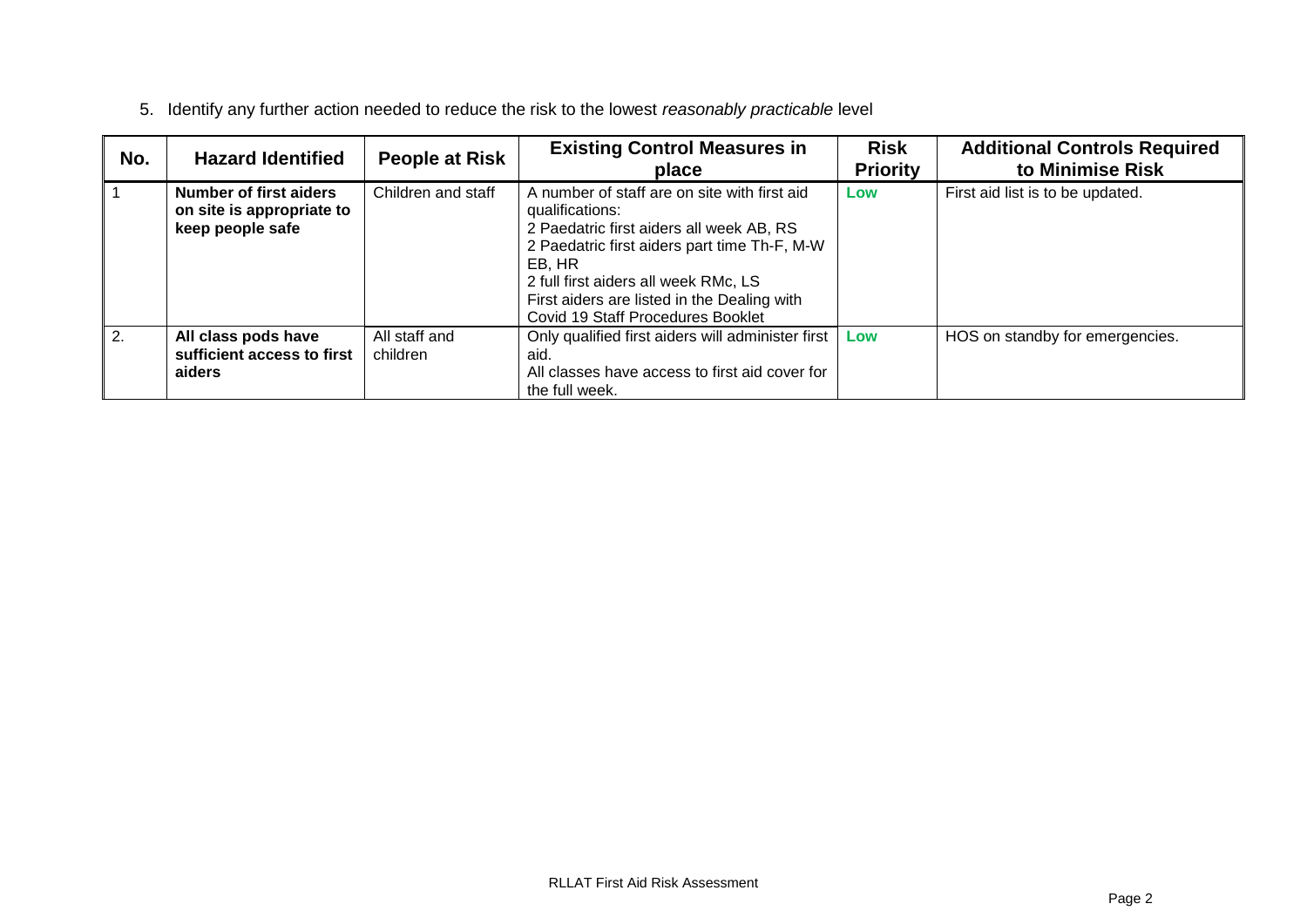| 3.<br>4. | Risk of transmission of<br>infection whilst<br>administering first aid<br>Insufficient amount of | Staff administering<br>first aid, children in<br>receipt of first aid.<br>All staff and | Staff have been trained based on the safe<br>administration of first aid and how to protect<br>themselves with the correct use of PPE.<br>Training session 10/6/20.<br>Key principles to be followed:<br>1. Wash hands, Don the PPE<br>accurately to keep safe. Visors to<br>be used in the event of distribution<br>of all bodily fluids. Tie hair back,<br>cover any wounds and remove all<br>jewellery.<br>2. Assess through observation, being<br>aware of the high risk factors -<br>sneezing, coughing and touching<br>face<br>3. Keep behind or to the side of the<br>patient when administering<br>necessary aid<br>4. Remove all PPE in the correct<br>order. Place in a double bag and<br>place in the PE shed for 72 hours<br>before removing to the waste bins.<br>Wash hands after completion of<br>5.<br>aid.<br>6. CPR should be delivered following<br>the advice as per the training.<br>Rescue breaths should be avoided<br>unless absolutely crucial to life.<br>First Aid Policy now has an addendum to<br>address specific Covid 19 issues.<br>4 full PPE sets are available in the school | High<br>Low | Ensure enough PPE is available. If staff<br>use any PPE this must be reordered<br>immediately.<br>Report all use to the HOS.<br>First aid kits to be checked and any out of |
|----------|--------------------------------------------------------------------------------------------------|-----------------------------------------------------------------------------------------|-----------------------------------------------------------------------------------------------------------------------------------------------------------------------------------------------------------------------------------------------------------------------------------------------------------------------------------------------------------------------------------------------------------------------------------------------------------------------------------------------------------------------------------------------------------------------------------------------------------------------------------------------------------------------------------------------------------------------------------------------------------------------------------------------------------------------------------------------------------------------------------------------------------------------------------------------------------------------------------------------------------------------------------------------------------------------------------------------------------------|-------------|-----------------------------------------------------------------------------------------------------------------------------------------------------------------------------|
|          | PPE and first aid<br>resources                                                                   | children                                                                                | office.<br>First aid kits, face masks, gloves and<br>resuscitation sheets have been placed in all<br>class pods.                                                                                                                                                                                                                                                                                                                                                                                                                                                                                                                                                                                                                                                                                                                                                                                                                                                                                                                                                                                                |             | date equipment removed and replenish<br>any missing items. This will be monitored<br>weekly by all staff.                                                                   |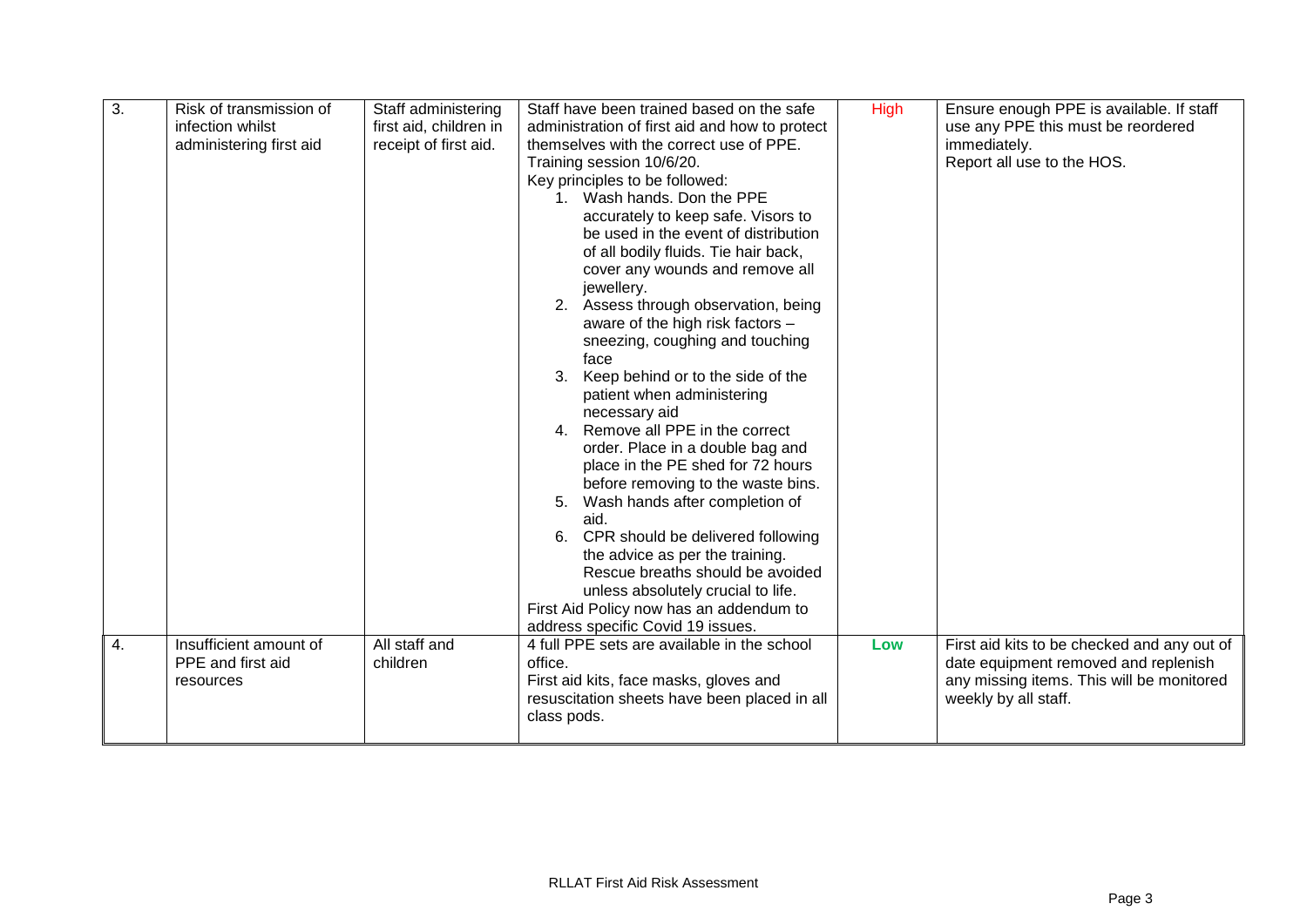| $\overline{5}$ . | <b>First Aid Treatment base</b> | All staff and<br>children                  | All minor first aid treatment provided will<br>take place in the individual class pods, by<br>the sink, as far as possible. If there is a risk<br>of bodily fluids the child or staff member will<br>be removed from the class pod and taken<br>to the isolation room (PPA Room). If any<br>first aid is required during break and lunch<br>times this will be administered outside as<br>far as possible. They will be brought in by<br>their first aider or Head of School if deemed<br>serious and treated in their class pod.<br>If a child needs to be removed from the<br>class pod the support teacher will request<br>the Head of School. If no support is<br>available an email will be sent to the Head<br>of School and Admin Officer. The door will<br>be opened immediately to allow for<br>ventilation.<br>The administration procedure will be | <b>Medium</b> | Following use of the room, it will be<br>cleaned thoroughly and fogged.                                |
|------------------|---------------------------------|--------------------------------------------|---------------------------------------------------------------------------------------------------------------------------------------------------------------------------------------------------------------------------------------------------------------------------------------------------------------------------------------------------------------------------------------------------------------------------------------------------------------------------------------------------------------------------------------------------------------------------------------------------------------------------------------------------------------------------------------------------------------------------------------------------------------------------------------------------------------------------------------------------------------|---------------|--------------------------------------------------------------------------------------------------------|
|                  |                                 |                                            | followed.<br>First Aid Policy addendum to be followed.                                                                                                                                                                                                                                                                                                                                                                                                                                                                                                                                                                                                                                                                                                                                                                                                        |               |                                                                                                        |
| 6.               | Recording of incidents          | All staff                                  | Electronic medical forms will be completed<br>by staff if they have to administer any first<br>aid in the class pod. Completed forms will<br>be emailed to the Admin Officer and<br>uploaded onto PRIME.                                                                                                                                                                                                                                                                                                                                                                                                                                                                                                                                                                                                                                                      | Low           | Ensure electronic form is uploaded into<br>staff share so it can be accessed by each<br>class pod.     |
| 7.               | Accident Investigation          | Head of<br>School/Executive<br>Headteacher | Accidents and near misses will be<br>investigated by the relevant member of staff<br>using the PRIME system.                                                                                                                                                                                                                                                                                                                                                                                                                                                                                                                                                                                                                                                                                                                                                  | Low           | All accidents are fully investigated by the<br>relevant personnel and actions<br>implemented promptly. |